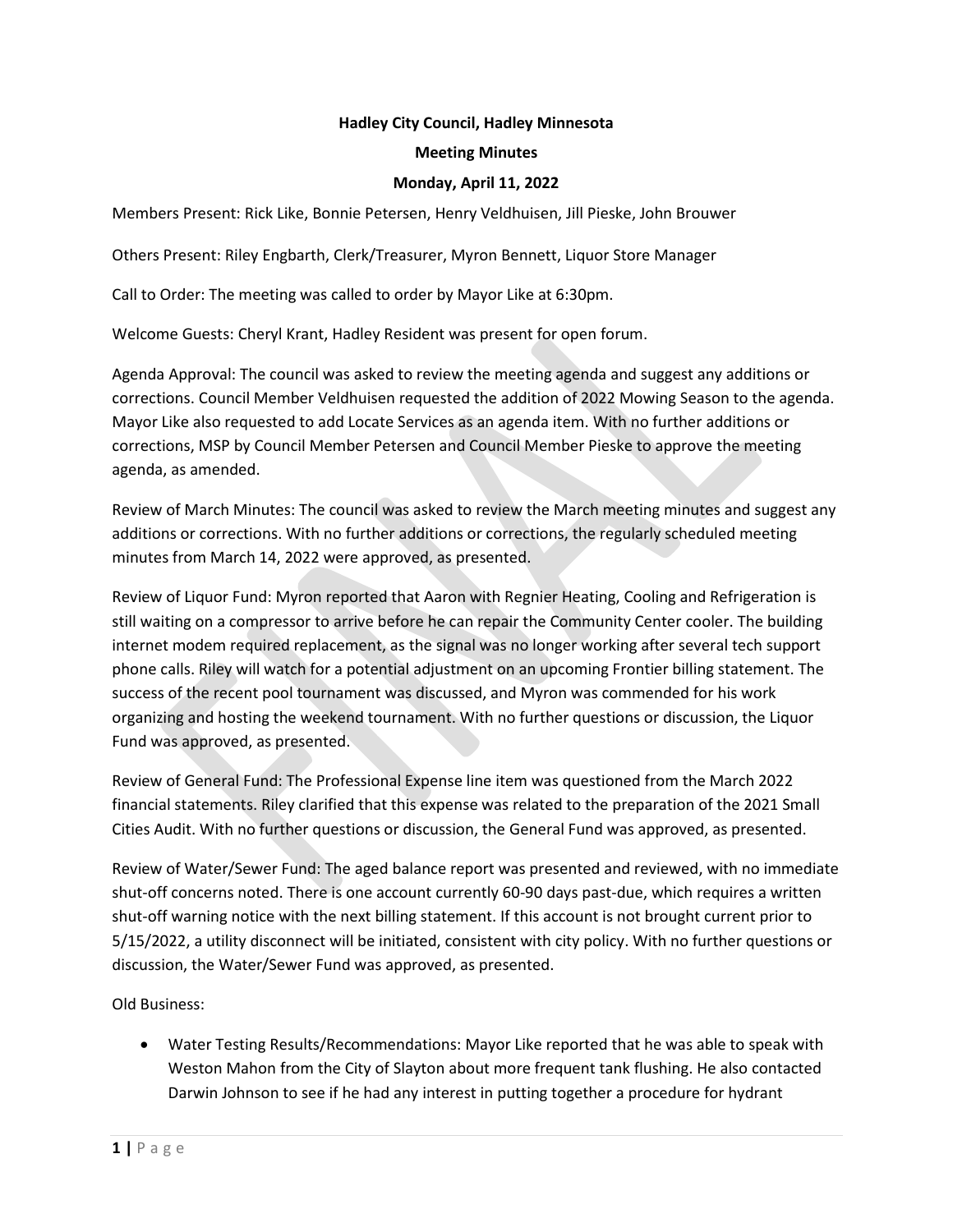flushing and tank vacuuming, so the process can be done consistently in an attempt to correct the clogging issues. A time will be set-up for the City of Slayton to conduct the initial quarterly flushing, with the possibility of continuing this process on a contract basis.

- Water Valve Shut-Off Map: Council Member Petersen is still in contact with Ben Humphrey at Finley Engineering regarding shut-off map options. As an alternative, Council Member Pieske also mentioned that Nick Pieske would be willing to work on putting together this map as time allows, as he has the necessary equipment.
- Street Repair/Parking Lot Resurfacing Engineering, Possible Grant Option: Mayor Like reported that he still hasn't received an estimate related to the Community Center drainage issue. He also met with Jeff Towne of Towne and Country Paving regarding repairs on 4<sup>th</sup> Avenue that need to be addressed. He suggested that they might be able to work this project in, while they have down time during the CSAH 29 Main Street improvement project. Council Member Brouwer also talked to a paving professional, which noted that the problems on  $4<sup>th</sup>$  Avenue are being caused by water under the surface. A suggested fix is to dig the road out 2 ft, get road to shape, put fabric and crushed concrete down, water it and pack it. Jeff Towne of Towne & Country Paving provided an estimate of \$5,000.00 to dig out and repair the 100 ft section of road on  $4<sup>th</sup>$  Avenue that is severely deteriorating. MSP by Council Member Brouwer and Council Member Petersen to repair damaged section of 4<sup>th</sup> Avenue and install drain tile along the side of road during the process. Council Member Pieske also suggested that something be done with the other roads in town, to prevent further deterioration. Until grant funds can be potentially secured, seal coating was discussed as a temporary improvement to preserve current road materials. MSP by Mayor Like & Council Member Pieske to proceed with lining up a seal coating for existing paved roads.
- Storage Garage Damage: Mayor Like reported that he is still awaiting an updated estimate from Oslund Construction, so there were no new updates on the storage garage damage at this time.
- Property/Vehicle Ordinance Violations/Nuisances: Council Member Brouwer questioned when the Hadley Farmers Elevator trucks will be moving to which Council Member Petersen responded on behalf of the Hadley Farmers Elevator. She mentioned that the trucks in question will be going up for auction in the near future, but nevertheless will be removed from the property.
- Community Center Exhaust Fan Cleaning: Mayor Like placed a call to the vendor used by neighboring restaurant VanBully's, following the last council meeting. He did not receive a response back prior to the meeting, so no additional discussion took place at this time.
- Water Sample Process/Violations: Darrin Haroldson and Bob Wornson were not able to attend the meeting for further discussion on the water sampling process and who is responsible for taking care of sampling submissions and follow-up. The council decided that further discussion cannot take place until Darrin and/or Bob are present at a meeting. Mayor Like will contact Darrin and Council Member Petersen will ask Bob to attend the May council meeting for further discussion.
- Meter De-Installation: As a follow-up from last month, there was additional discussion on utility meter de-installation. Riley previously questioned if the council was planning to look into possible options for utility meter de-installation, as this was originally discussed when meter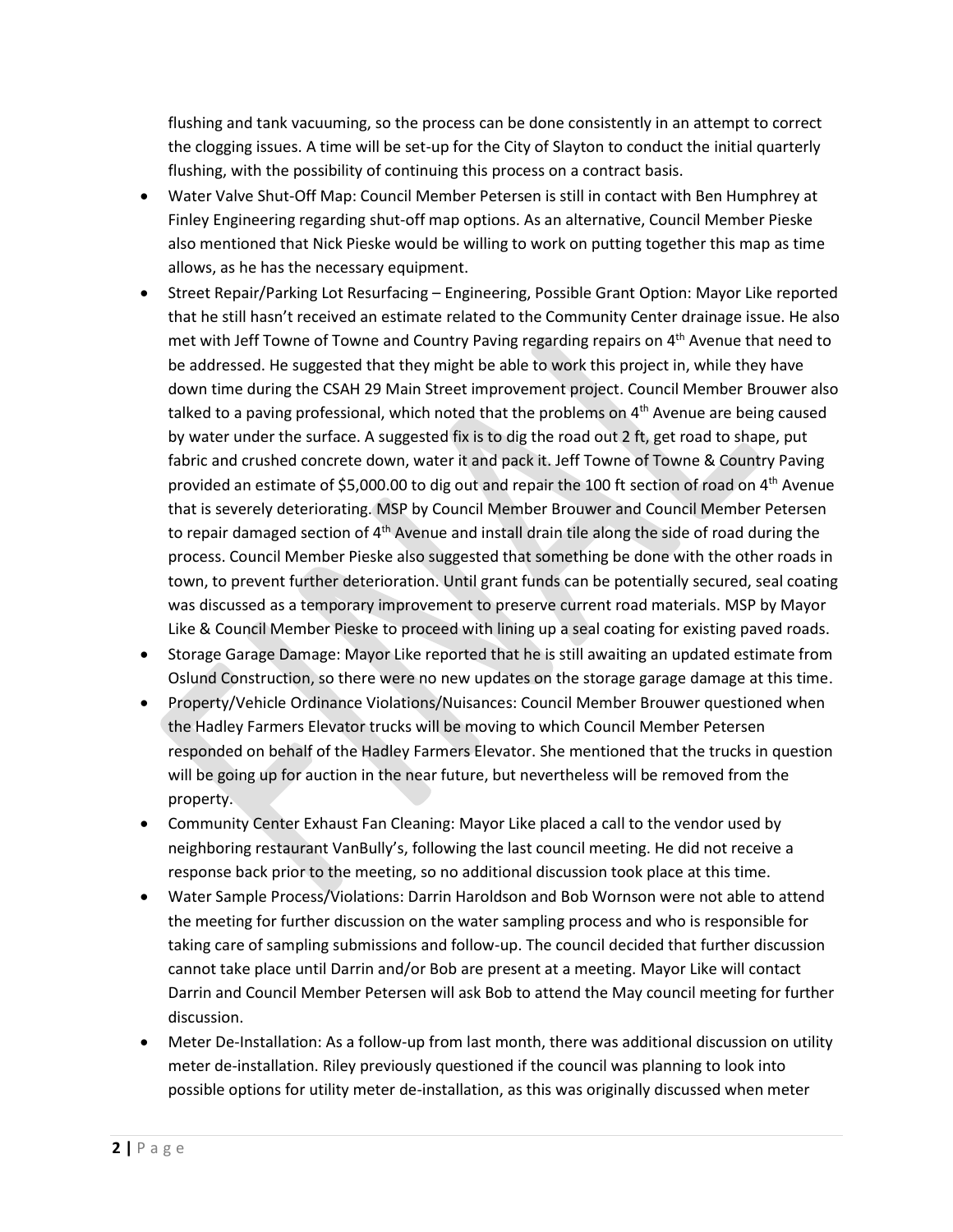reading was ceased, and a couple of months have now passed. Mayor Like is planning to check with Mikes' Plumbing and Heating Inc. to see if there is interest in the project, possibly in phases. An estimate would be requested before proceeding with the project.

# New Business:

- 2022 Board of Appeal & Equalization Meeting: Marcy Barritt, Karla Ray and Selina Lopez-Cardenas from the Murray County Accessor's Office were present prior to the regularly scheduled council meeting for the annual Board of Appeal & Equalization Meeting. They provided materials and answered questions related to property transactions. Currently, Mayor Like and Council Member Pieske have completed the online equalization training, which permits the meeting to be held in Hadley. The link for the equalization training that council members are encouraged to take will be available online in June/July 2022. Riley will email this link out to the council at this time, so other members can complete this training, if desired. Cheryl Krant, Hadley Resident was present for open forum. MSP by Council Member Petersen and Council Member Pieske to approve the assessor and auditor values as presented. This meeting was concluded just before 6:30pm.
- Presentation & Review of 2021 Small Cities Audit: Rebecca Towne from Kinner & Company LTD was present to present a draft of the 2021 Small Cities Audit for the City of Hadley. She distributed copies of her report for each council member and reviewed it with the council in detail, answering questions as needed. There were minimal changes noted from the prior year. Rebecca also presented information related to the cash position of the Water and Sewer funds and their respective change from the prior year. The City of Hadley has the option to move funds from the Liquor and General funds to write-off the overdrawn pooled cash in the Water and Sewer funds. This was suggested to clean up the book balances, since it is unlikely the city will collect the deficit amount in the near future. After additional discussion by the council, it was decided this was a good idea. MSP by Council Member Pieske & Council Member Veldhuisen to approve the audit as presented and move funds from the Liquor and General funds to write-off overdrawn pooled cash in the Water and Sewer funds. Riley will sign the required paperwork to approve the audit and return this information to Rebecca via email this week. Additionally, an adjusting journal entry will be prepared to clean up the cash funds.
- 2022 Fund Balance Spreadsheet Quarter 1 Review: The council was presented with the quarterly fund balance spreadsheet for review. Riley noted there are a couple of CD's coming due for renewal during the next quarter.
- Streetlight Changes/Upgrades: With the placement of new power poles, now is a good time to make enhancements to the lighting along Main Street also, if desired. There was discussion on current lighting and costs, in addition to options available for potential upgrades to the lighting wattage. After lengthy discussion, the council feels brighter lights would be beneficial for many reasons, in addition to providing enhanced pedestrian safety. MSP by Council Member Pieske and Council Member Petersen to authorize Xcel Energy to upgrade the existing street lighting along Main Street, by installing new higher wattage fixtures as part of the project. Mayor Like is